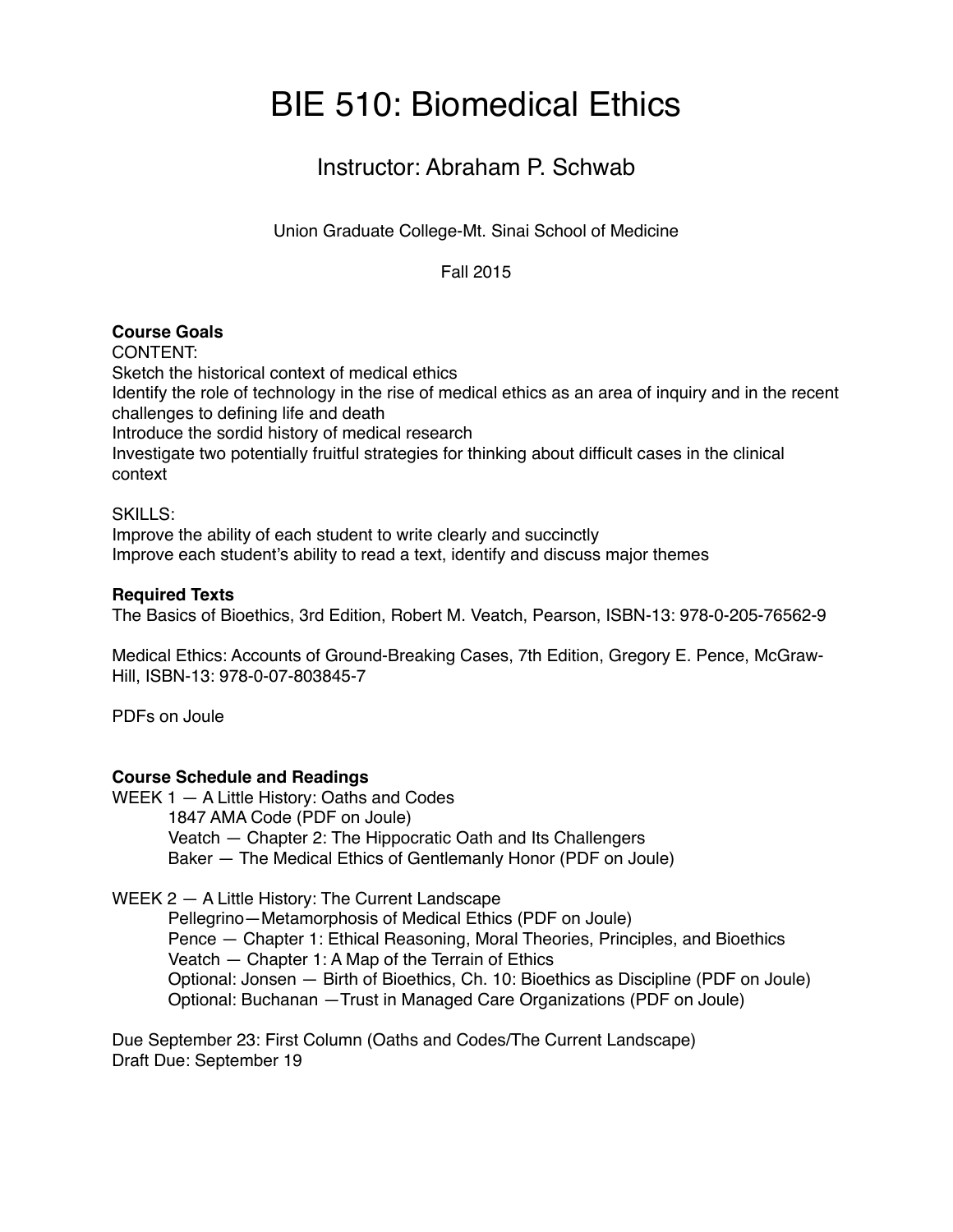WEEK 3 — Disruptions: Nazis and Technology

Wikler and Barondess — Bioethics and Anti-Bioethics (PDF on Joule) Jonsen — The God Squad (PDF on Joule)

Pence — Chapter 12: Just Distribution of Organs: God Committee and Personal Responsibility

Optional: Pence — Chapter 8: The Ethics of Treating Impaired Babies

WEEK 4 — Disruptions: From Paternalism to Autonomy

Wolpe—The Triumph of Autonomy in American Bioethics (PDF on Joule)

Veatch — Chapter 5: The Ethics of Respect for Persons . . .

Pence — Chapter 2: Requests to Die: Non-Terminal Patients

Annas — Informed Consent, Cancer, and Truth in Prognosis (PDF on Joule)

Due October 7: Second Column (Technological Disruptions and Ethics) Draft Due: September 30

WEEK 5 — The Trouble with Defining Life and Death (1 of 2 weeks) Pence — Chapter 4: Comas: Karen Quinlan, Nancy Cruzan, and Terri Schiavo Veatch — Chapter 6: The Principle of Avoiding Killing

WEEK 6 — The Trouble with Defining Life and Death (2 of 2 weeks) Pence — Chapter 5: Abortion: The Trial of Kenneth Edelin Pence — Chapter 7: Embryos, Stem Cells, and Cloning Veatch - Chapter 3: Defining Death, Abortion, Stem Cells, and Animal Welfare ...

Due October 21: Third Column (Difficulty Defining Life and Death) Draft Due: October 14

WEEK 7 - Research Ethics (1 of 2 weeks) Nuremberg Code Pence — Chapter 10: Medical Research on Vulnerable Human Subjects Beecher — Clinical Ethics (PDF on Joule)

WEEK 8 — Research Ethics (2 of 2 weeks)

Readings Rothman — Tuskegee and Willowbrook Studies in Nature (PDF on Joule) Applebaum et al — Therapeutic Misconception (PDF on Joule) Pence — Chapter 11: Surgeons' Desire for Fame: Ethics of the First Transplants Macklin — 'Due' and 'Undue' Inducements (PDF of Joule)

Due November 4: Fourth Column (Research Ethics) Draft Due: October 28

WEEK 9 — Approaching the Clinical Case: Casuistry Williams — The Use of Force (PDF on Joule) Jonsen — Casuistry as Methodology in Clinical Ethics (PDF on Joule) Jonsen — Casuistry: An Alternative or Complement to Principles? (PDF on Joule)

WEEK 10 — Approaching the Clinical Case: Virtue Ethics Pellegrino — Toward a Virtue-Based Normative Ethics for the Health Professions (PDF on Joule)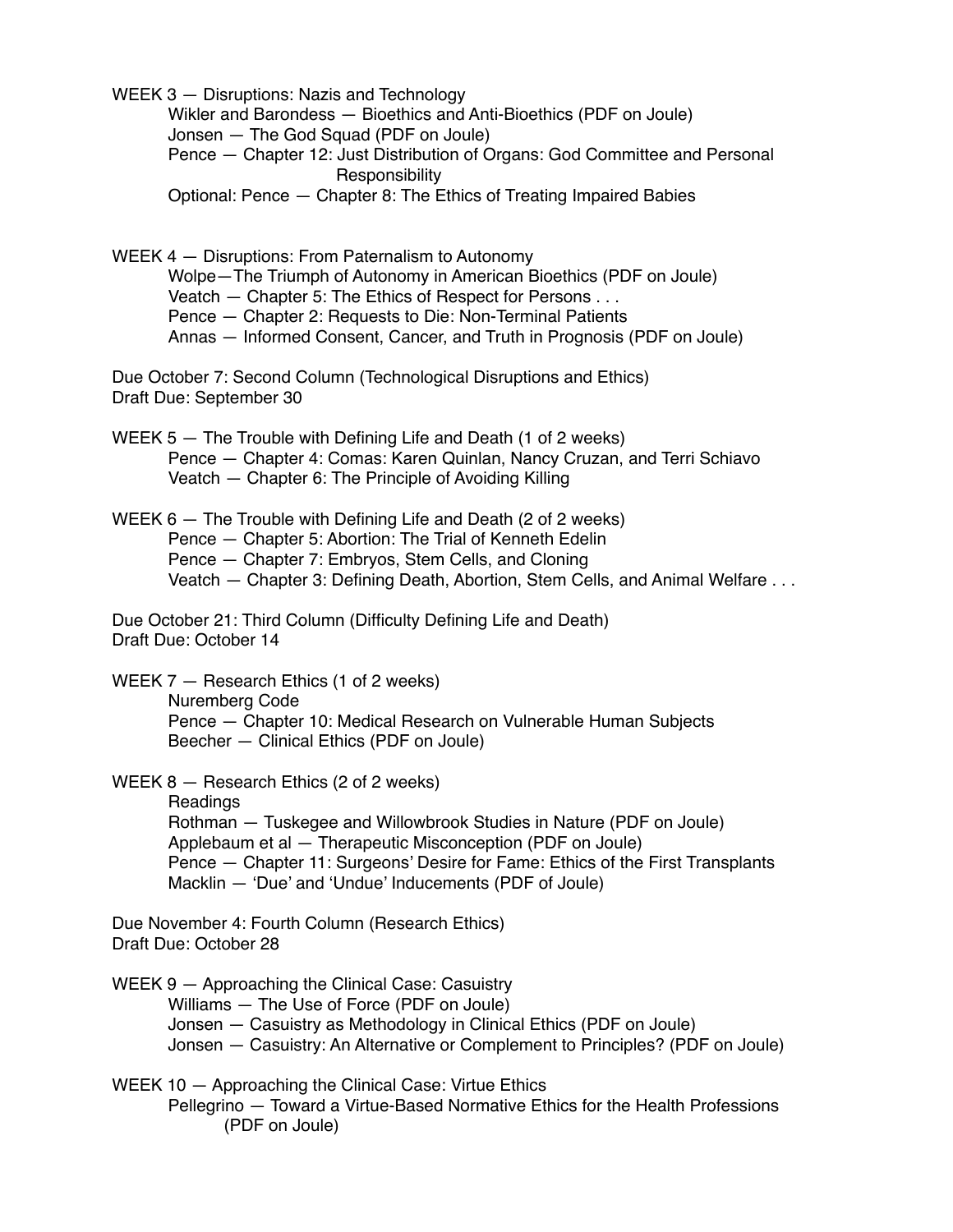Beauchamp — Does Ethical Theory Have a Future in Bioethics? (PDF on Joule) Veatch — Chapter 11: The Virtues in Bioethics

Due November 18: Fifth Column (Approaching Clinical Cases) Draft Due: November 11

### Course Grading

#### **Discussion Board Activity (4% per week/40% of final grade)**

At least two new Forums will be opened each week. Students have three responsibilities for each forum.

- 1) Students are required to provide an initial or original response in each forum.
- 2) Students are also required to be involved in at least one conversation/interaction with other class members.
- 3) Students are required to answer, as best they can, questions asked of them in response to their initial or original response.

These responses and interactions require more than simple "Yes", "No", "I agree", "I disagree" responses. Explanations, justifications, and also needed. "Yes, because . . .", "No, because . . .", etc.

Initial posting and responses will be graded based upon the degree of engagement with course material (e.g., answering questions or addressing issues that are raised), degree of engagement with other student's and my ideas and questions (e.g., answering questions and addressing issues that are raised), and clarity.

#### **Three columns (10% each/30% of final grade)**

For each two week section of the course, there will be an opportunity to write a column/possible blog post drawing on the material of the course from those two weeks.

By column, I'm referring to a 500-1000 word column like those found on UGC blog. These can be informative, prescriptive, or provocative. They should draw on the material from the course, but are not required to focus exclusively on course material. That is, the column should clearly draw on course material, but could use that material to illuminate some other issue or topic.

In discussing the material from the course, one of the challenges for students will be to attempt to explicate the content of the course for a general audience. Take the complex concepts we're discussing in the class and make them understandable for a general audience.

The due dates for the columns are listed in the course schedule. I encourage you to select three due dates now. Depending on the columns you choose, will determine the course content you should connect the column to. If you select the first column, the column should tie to the course content on Oaths and Codes or the Current Landscape. The second column should connect to course content on Technological Disruptions and Ethics. And so on.

I will plan to provide feedback on one draft for each column. To receive feedback in time, get me the draft by the draft due date listed in the course schedule above.

The columns can focus on any bioethics topic you're interested in.